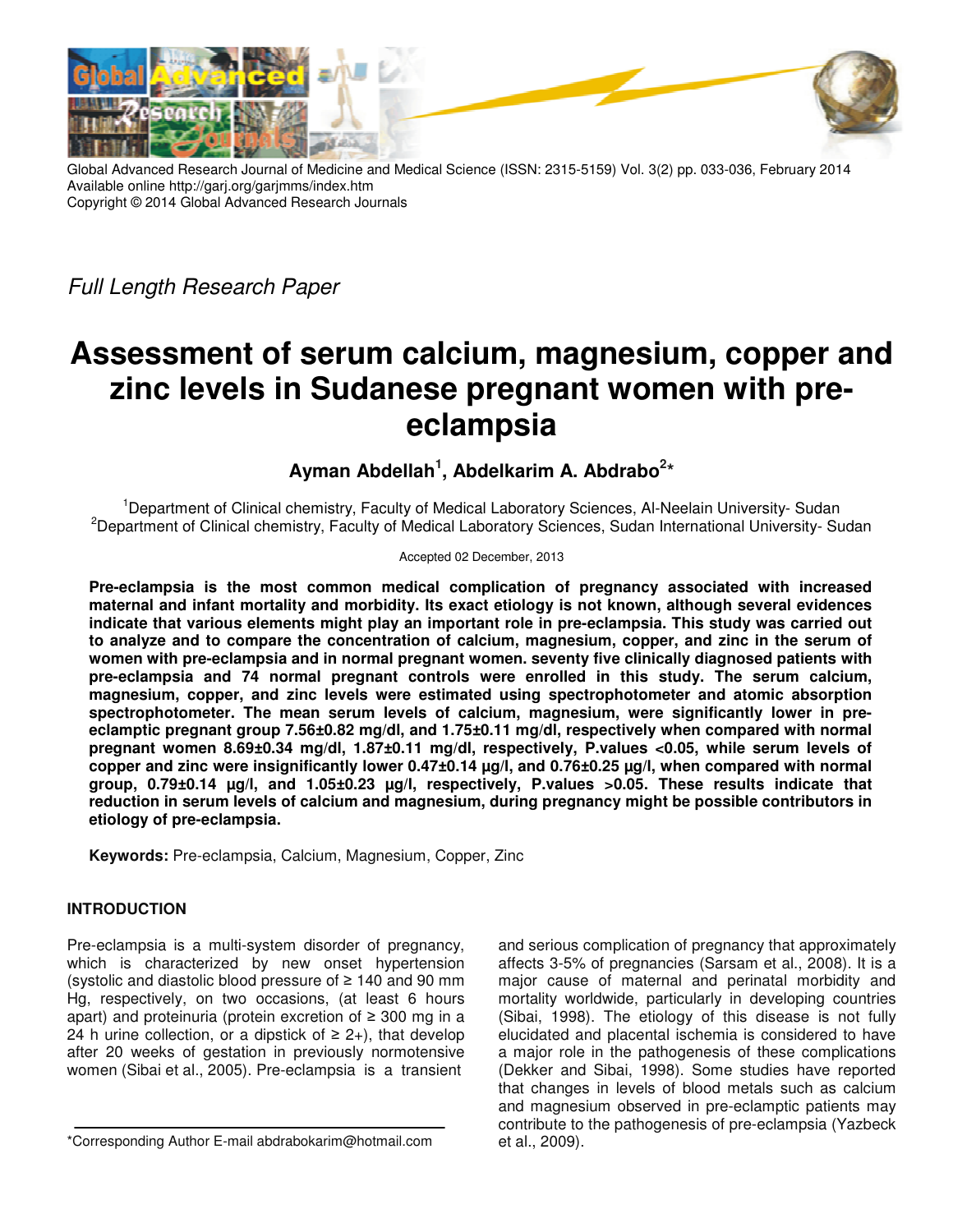Calcium plays a critical role in the function of the cardiac and vascular smooth muscles (Morgan and Morgan, 1984). It is known that the deficiency of calcium may lead to irritable nervous muscular symptoms, even tetanic convulsions, bleeding diathesis, capillary haemorrhages, tissue exudation and osteomalacia (Bera et al., 2011).

Magnesium is a unique calcium antagonist as it can act on most types of calcium channels in vascular smooth muscle and as such would be expected to decrease intracellular calcium. One major effect of decreased intracellular calcium would be arterial relaxation. The theory of cerebrovascular vasospasm as the etiology of eclampsia seemed to be reinforced by transcranial doppler (TCD) studies which suggested that MgSO4 treatment caused dilation in the cerebral circulation (Euser and Cipolla MJ, 2009). However, a vasodilator such as MgSO4 would seem to be a paradoxical treatment choice for eclamptic encephalopathy (Euser and Cipolla MJ, 2009).

Copper participates in multiple enzymatic reactions with varied physiological roles from melanin production to wound healing to electron transport (Roberts and Schilsky, 2008). Ceruloplasmin represents 90% of circulating copper, and excesses are excreted into bile. It stimulates the absorption of iron and is required for the synthesis and function of hemoglobin. It is also involved in the production of elastin and collagen which contribute to the structural stability of bone, cartilage, and tendons (Roberts and Schilsky, 2008). Serum copper values can be used as an indicator of the condition of pregnancy and fetoplacental unit, and could be introduced into the protocol of routine prenatal diagnostics as a simple, cheap and accurate method (Vukelic et al., 2012).

Zinc is the second main element in the body after iron. The importance of zinc in pregnancy is due to its role in DNA and protein synthesis and as a result the necessity of its availability for the appropriate growth and development of the fetus and neonate. Zinc deficiency, in addition to reducing cell proliferation, protein synthesis, or rate of tubule polymerization, decreases growth in embryonic and fetal periods (Norrozi et al., 2012).

A study was carried out to analyze and to compare the concentration of calcium, magnesium, and zinc in the serum of women with pre-eclampsia and in normal pregnant women. The results indicate that reduction in serum levels of calcium, magnesium, and zinc during pregnancy might be possible contributors in etiology of preeclampsia, and supplementation of these elements to diet may be of value to prevent pre-eclampsia (Jain et al., 2010).

Sandip S et al. evaluated and compared serum calcium and magnesium, copper, zinc and uric acid in preeclamptic women and normal pregnant women. They found that significantly high uric acid level in preeclamptic women as compare to normal pregnant women (p<0.05). Also there is significantly low serum magnesium

and serum calcium level in severe pre-eclamptic women as compare to normal pregnant and mild pre-eclamptic women (p<0.05). There was no significant difference found in copper and zinc obtained between normal and mild pre-eclamptic women (Punthumapol and Kittichotpanich, 2008). So the aims of this study were to measure serum levels of calcium, magnesium, copper and zinc in pre-eclamptic pregnancies and to compare them with those in normal pregnancies.

#### **MATERIALS AND METHODS**

This is a cross sectional case control study conducted in Khartoum state during the period from May 2013- September 2013. The study was approved by Alneelain University Ethics Committee and all subjects gave informed consent (Based on Helsinki Declaration).

The case group was composed of 75 pregnant women with pre-eclampsia, confirmed by elevated blood pressure and proteinuria, while the control group was composed of 74 women with normal pregnancy. None of the case or control subjects was in a supplement that included calcium, magnesium, copper or zinc.

A coded enrollment number was given for each enrolled subject. The data were collected by using a direct interviewing questionnaire. Medical information was collected from the patient with help of the physician. The questionnaire was used to collect data regarding name, age, gender and blood pressure and proteinuria.

Five ml venous blood were collected from each enrolled subject and poured into plain containers, left at room temp for one hour and centrifuged at 3200 rpm for three minutes to obtain sera. Sera obtained were analyzed for calcium, magnesium using advanced clinical chemistry analytical system, cobas integra (Roche, Germany), at Omdurman Military hospital. Copper and zinc were determined by flame atomic absorption spectrophotometry at Academy of Science and technology-Khartoum-Sudan.

The data were analyzed using the statistical software package SPSS, version 16.0 (SPSS Inc., Chicago, IL).

### **RESULTS**

The provided results are obtained from 149 individual. The mean age of case group was 29 years, and the mean age of control group was 28 years. This study estimated the serum concentrations of Ca, Mg, Cu and Zn in 149 in case and control subjects. The statistical findings showed that serum Ca levels in pre-eclamptic women were significantly lower than those of control, 7.57 vs. 8.6 mg/dl, respectively, (P=0.000). The mean value of Mg in cases was 1.7 vs. 1.87 mg/dl in control group. Although this difference is small in parts of one but the difference is statistically significant (P=0.038).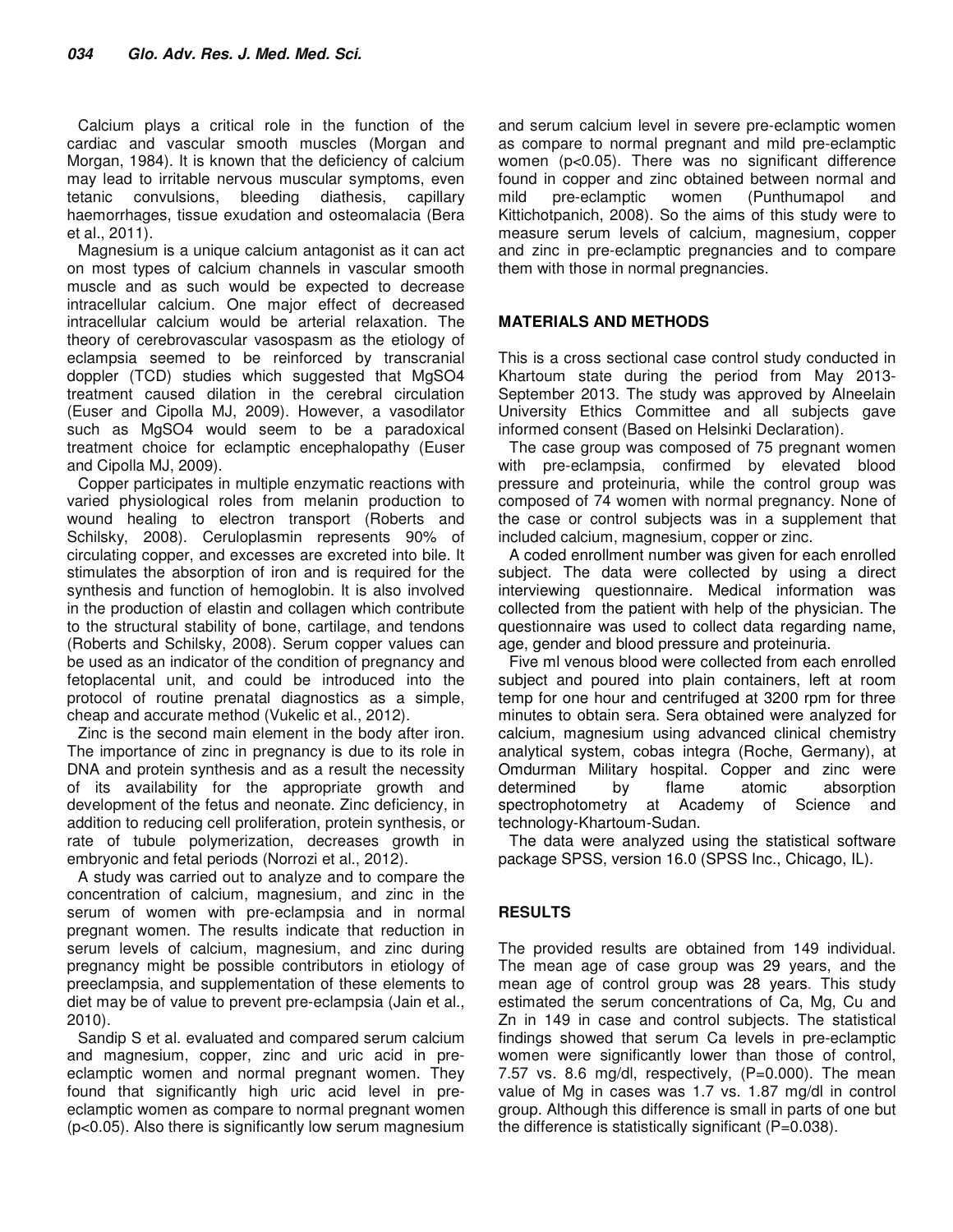| <b>Parameter</b>  | Study Group (n=149)                                     |                                        | 95% confidence interval for<br>mean in pre-eclamptic group |              | P. value    |
|-------------------|---------------------------------------------------------|----------------------------------------|------------------------------------------------------------|--------------|-------------|
|                   | Women with pre-eclampsia ( $n = 75$ )<br><b>Mean±SD</b> | Control ( $n = 74$ )<br><b>Mean±SD</b> | Lower                                                      | <b>Upper</b> |             |
| Age (years)       | $29.5 \pm 5.1$                                          | $28.7 \pm 5.0$                         | 21                                                         | 39           | $P = 0.56$  |
| Calcium (mg/dl)   | $7.56 \pm 0.82$                                         | $8.69 \pm 0.34$                        | 5.0                                                        | 8.6          | $P = 0.000$ |
| Magnesium (mg/dl) | $1.75 \pm 0.11$                                         | $1.87 \pm 0.11$                        | 1.0                                                        | 2.0          | $P = 0.030$ |
| Copper (µg/l)     | $0.47 \pm 0.14$                                         | $0.79 \pm 0.14$                        | 0.38                                                       | 1.4          | $P = 0.322$ |
| Zinc $(\mu g/l)$  | $0.76 \pm 0.25$                                         | $1.05 \pm 0.23$                        | 0.25                                                       | 0.99         | $P = 0.311$ |

**Table 1.** The mean of calcium, magnesium, copper and zinc levels in studied group

The mean values serum levels of Cu and Zn in cases were 0.47 and 0.77 µg/l and in control subjects were 0.79 and 1.05 µg/l. However these differences were not statistically significant. The mean values of Ca, Mg, Cu and Zn were illustrated in table 1.

## **DISCUSSION**

Preeclampsia, as a risky pregnancy, is the commonest cause of prenatal and maternity related death in the world. In the developing countries, women lost their lives due to pre-eclampsia every year and the risk of infants' mortality in pre-eclampsia is 4 times higher than that in normal pregnancies (Bahadoran et al., 2010). It is the third common cause of mothers' mortality in the world. Diagnosis of pre-eclampsia is considered in women whose blood pressure increases to 90/140 mmHg for the first time after the  $20<sup>th</sup>$  week of pregnancy while they have proteinuria (Turner, 2010). The high prevalence of preeclampsia in developing countries have derived some researchers to conclude that malnutrition is a risk factor in the etiology of pre-eclampsia and implicate it by deficit intake of calcium and zinc (Caughey et al., 2005). Several results reported that deficiencies of some minerals are associated with pre-eclampsia (Sarwar et al., 2013; Hassan et al., 1991), whereas, other studies have failed to show an association between the serum concentrations of these elements and occurrence of preeclampsia (Gabbe and NJSJ, 2002).

The results of the present study showed significant differences in the serum levels of calcium and magnesium between pre-eclampsia group and healthy pregnant individuals, with reduction in levels of serum calcium and magnesium. This is compatible with the findings in other studies (Sarwar et al., 2013; Hassan et al., 1991). This may potentiate the results of Levine R et al. which reported that dietary calcium deficiency has been contributed to pre-eclampsia (Levine et al., 1997). Regarding calcium we are in agreement with the study that recommended prophylactic magnesium sulphate should be considered for women with severe preeclampsia for whom there is concern about the risk of pre-eclampsia (Weeks and Ononge, 2002).

The results of this study showed that the serum zinc level in pre-eclampsia group was lower than that in normal pregnancy group, but the difference was not statistically significant. In the study of Adam et al also the mean serum zinc in pre-eclampsia was lower than that in normal pregnancy. This is in agreement with the previous study of Adam's et al (Adam et al., 2001). Controversial to the results of the present study, in a study by Ilhan et al the mean serum zinc level was significantly higher in normal pregnancy group than pre-eclampsia group (Ilhan et al., 2002).

There are reports that maternal serum copper level is lower in pre-eclamptic women as compared to healthy controls ( Kumru et al., 2003; Orhan et al., 2001). The results of this study revealed that the level of serum copper is not associated with pre-eclamptic pregnancy.

### **CONCLUSION**

The findings of this study showed that the hypocalcaemia and lower levels of serum magnesium were associated with pre-eclampsia and may be used as predictor risk factors for pre-eclampsia. The assessment of serum zinc level and copper do not have any association for preeclampsia. Supplementation of calcium and magnesium in pregnant women may reduce the risk of preeclampsia. We recommend assessment of serum calcium and magnesium concentration as an index for predicting the pre-eclampsia.

### **ACKNOWLEDGMENT**

We would like to thank and show our gratitude to Omdurman Maternity Hospital staff, Omdurman Military hospital laboratory staff, and scientist at Academy of Science and Technology-Ministry of Science and Technology-Khartoum-Sudan, and the members who were included in this research.